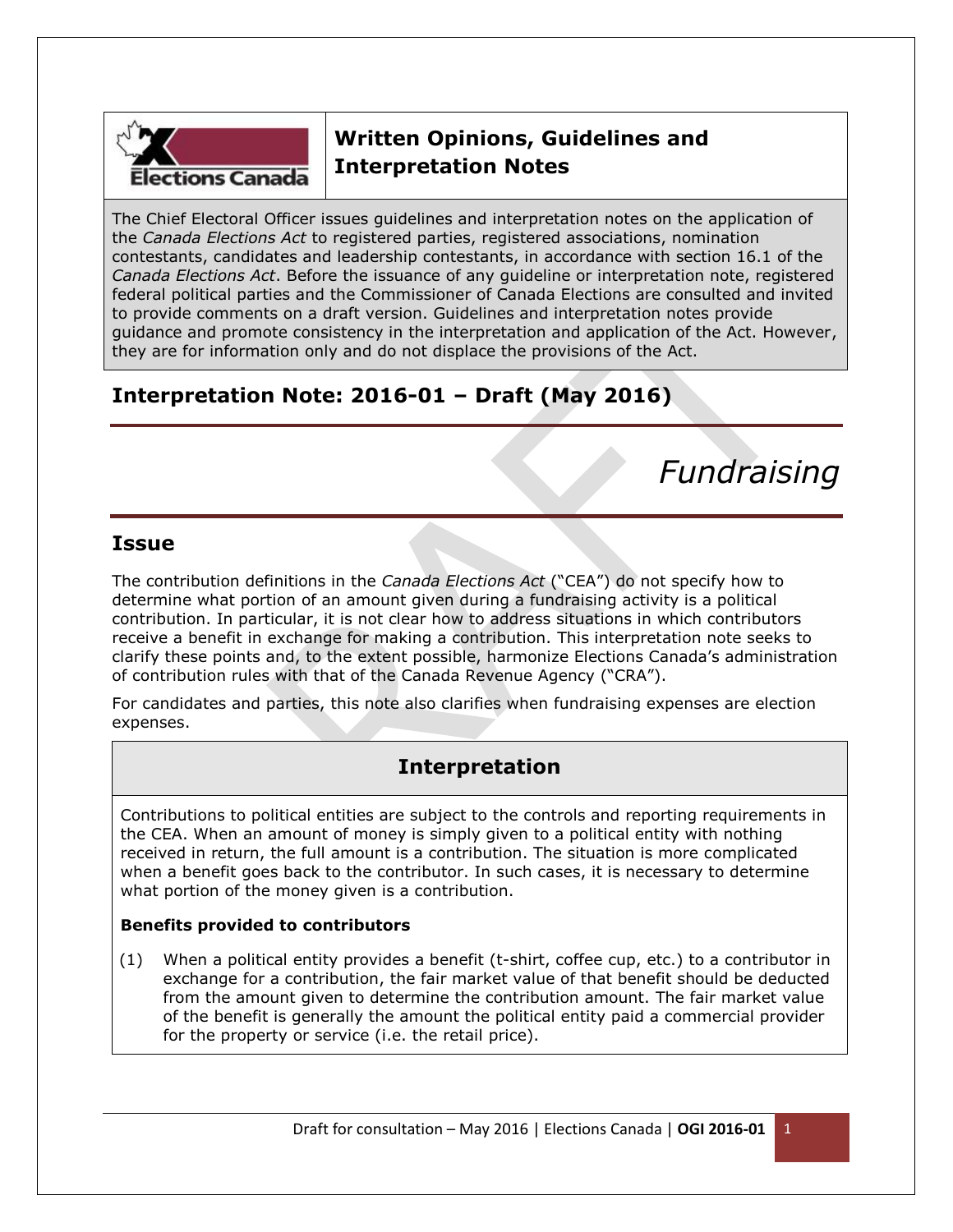- (2) However, if the benefit is not significant, the entire amount given is a contribution. This is because a minimal benefit is presumably not central to the contribution, and therefore does not indicate an exchange. The benefit is considered significant only if its fair market value exceeds 10% of the amount given or \$75, whichever is less. Note that this *de minimis* threshold (below which the benefit is deemed insignificant) does not apply to cash or near-cash benefits, such as gift certificates; nor does it apply to the value of an activity that is central to a fundraising event, such as the meal provided at a ticketed fundraising dinner. $<sup>1</sup>$ </sup>
- (3) For candidates and parties, expenses incurred to produce and distribute promotional materials that are distributed during an election period are election expenses.

## **Activities involving the sale of property or services at more than fair market value**

## *Ticketed fundraising events*

- (4) When a ticketed fundraising event such as a dinner or a golf tournament is held for the primary purpose of soliciting monetary contributions through ticket sales (including events with an entrance fee), the amount of a ticket purchaser's monetary contribution is the ticket price less the fair market value of the benefit that the bearer is entitled to receive. The "Practical Application" section of this note further explains how the fair market value of the benefit is determined.
- (5) For candidates and parties, expenses incurred to hold a ticketed fundraising event during an election period are not election expenses; they are specifically excluded from that definition by the CEA. However, expenses incurred to produce and distribute promotional materials that are distributed during an election period are election expenses. This includes materials promoting the event and any promotional items distributed at the event.

## *Sale of branded goods*

 $\overline{\phantom{a}}$ 

- (6) When branded goods such as pens, coffee cups or t-shirts are sold by a political entity, any amount the purchaser pays in excess of the item's fair market value is a contribution. In this case, because the sale of the branded good is the fundraising activity, the *de minimis* threshold does not apply. The value of the item sold is always deducted from the amount paid to determine the contribution amount, regardless of the item's fair market value.
- (7) For candidates and parties, expenses incurred to produce and distribute branded goods (i.e. promotional materials) that are distributed during an election period are election expenses.

<sup>&</sup>lt;sup>1</sup> The threshold of 10% of the amount given or \$75 is aligned with the *de minimis* threshold used by the CRA. Refer to *[Income Tax Technical News](http://www.cra-arc.gc.ca/E/pub/tp/itnews-26/itnews-26-e.pdf)*, No. 26, for more information on the CRA's administrative approach to determining the eligible amount and the amount of an advantage for both political and charitable contributions.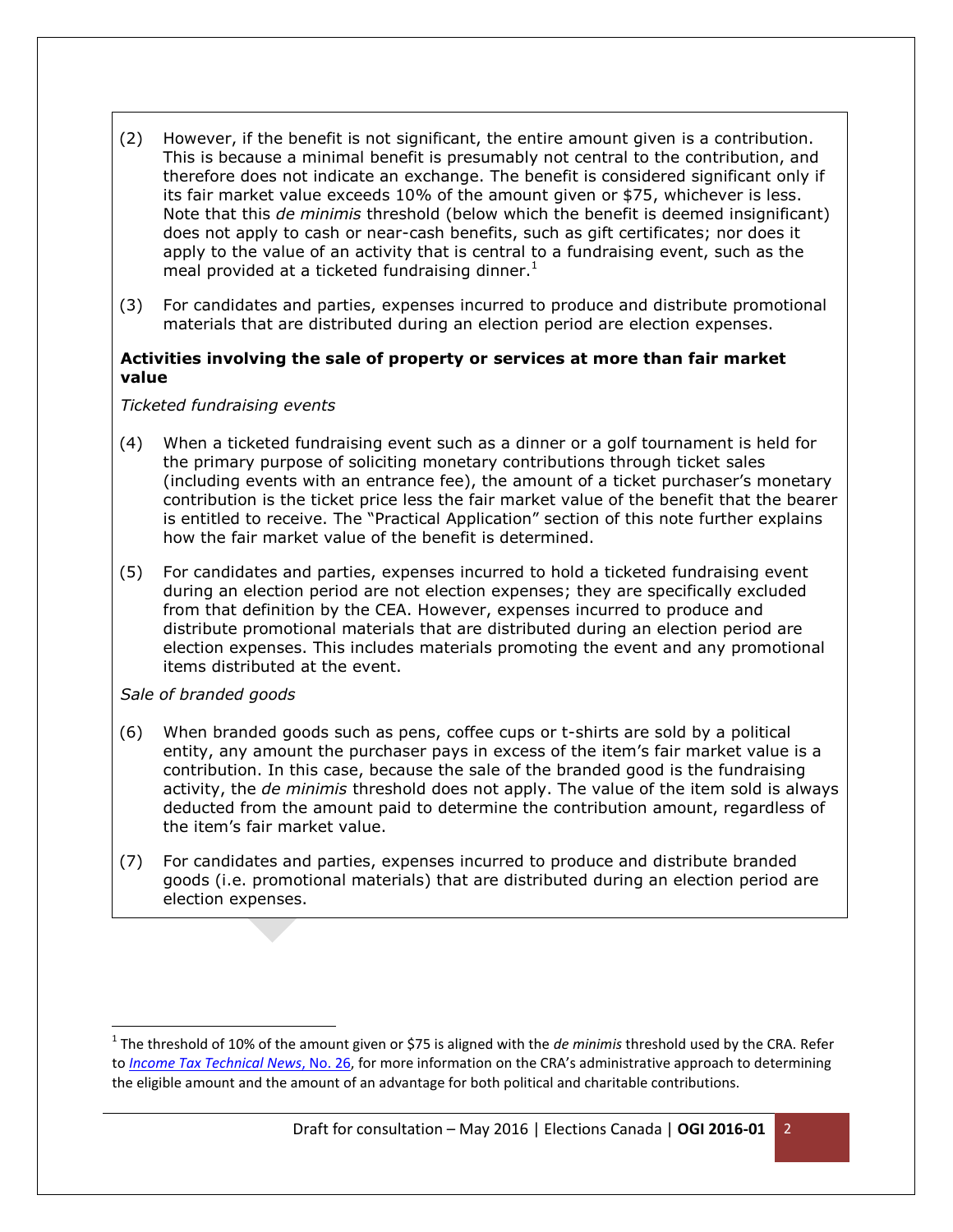## *Auctions*

- (8) Any property or service that is donated to be auctioned is a non-monetary contribution equal to the commercial value of the property or service. If the commercial value is \$200 or less, and the donation is from an individual<sup>2</sup> not in the business of selling that property or service, the non-monetary contribution is deemed to be nil.
- (9) An individual who buys an item at an auction is making a monetary contribution equal to the amount bid less the fair market value of the property or service. In this case, because the sale of the auctioned item is the fundraising activity, the *de minimis* threshold does not apply. The value of the item sold is always deducted from the amount bid to determine the contribution amount, regardless of the auctioned item's fair market value. However, if the auctioned property or service is not available on a commercial basis, the entire amount of the winning bid is a contribution. 3
- (10) Expenses incurred by candidates or parties to purchase items that will be sold at their auction during an election period are not election expenses, unless the items promote the candidate or party (e.g. branded goods).

## **Other activities that generate contributions**

*Non-ticketed events*

- (11) Contributions may be solicited at events such as dinners or cocktail parties held without ticket sales or entrance fees. In these cases, attendees receive the benefit (e.g. food or drink) regardless of whether or not they make a contribution; no benefit is received in exchange for making a contribution. Therefore, the fair market value of any benefit received is not deducted from any amount given. The entire amount the individual gives is a contribution.
- (12) For candidates and parties, because non-ticketed events are not directly linked to accepting contributions, the expenses incurred to hold such events during an election period are election expenses.

*Draws*

 $\overline{a}$ 

- (13) An individual who purchases a ticket for a draw for the chance to win property or a service is making a contribution equal to the ticket price. $4$
- (14) For candidates and parties, expenses incurred to promote a draw held during an election period are election expenses.

 $^{2}$  The term "individual" used in this interpretation note refers to a Canadian citizen or permanent resident.

 $^3$  Although the entire amount bid is a contribution under the CEA and subject to related controls, CRA guidelines indicate that if the value of an advantage provided to a contributor cannot be readily ascertained, no tax credit will be allowed.

 $^4$  Although the draw ticket price is a contribution under the CEA and subject to related controls, CRA guidelines indicate that no part of the draw ticket price is a gift and, accordingly, no tax credit will be allowed.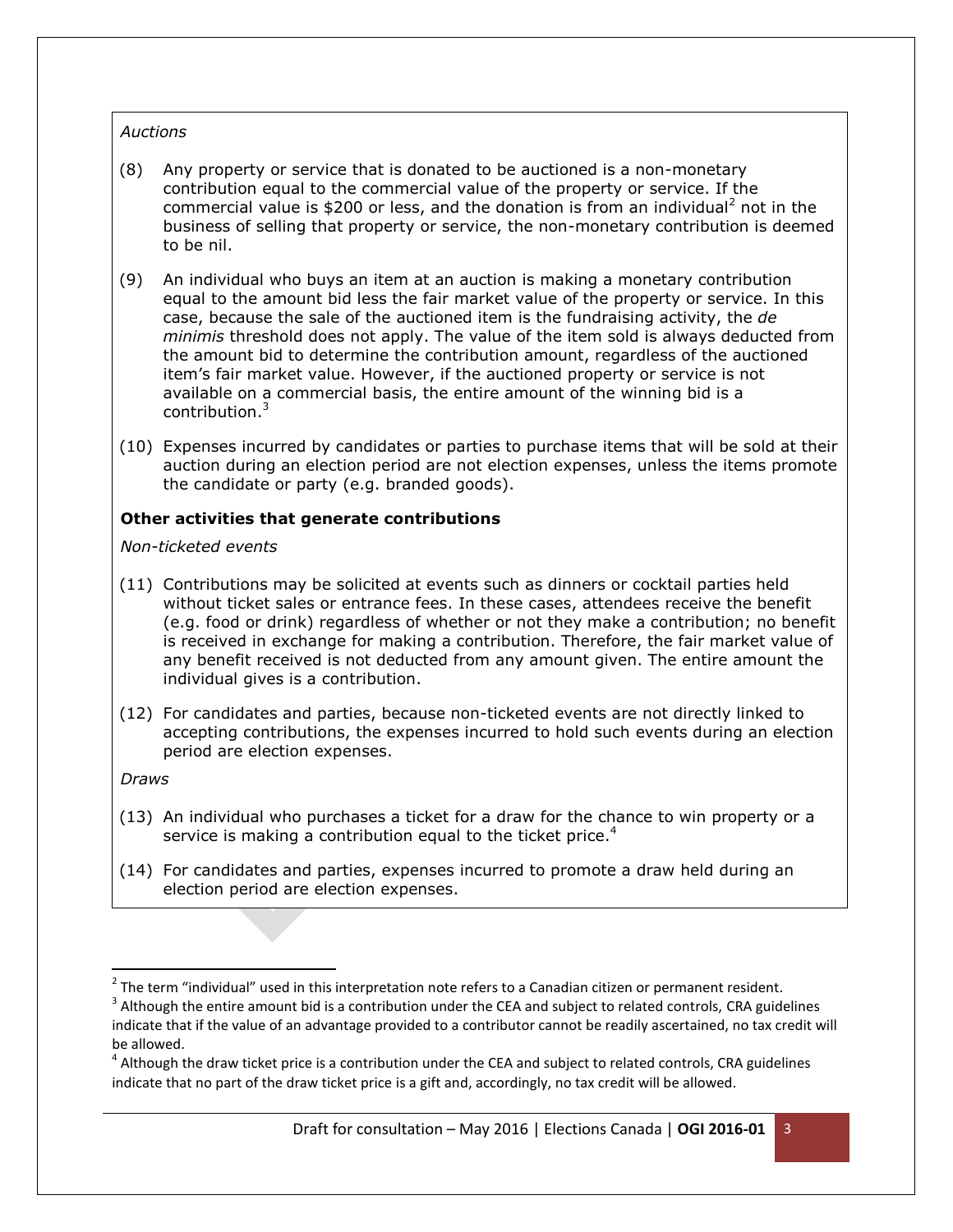## **Contribution processing fees**

(15) For candidates and parties, expenses for fundraising activities are not election expenses. This means expenses incurred to process contributions accepted during an election period – including bank charges, credit card processing fees, other payment service fees, and salaries of fundraising staff and of administrative staff for hours worked to process contributions – are not election expenses. However, expenses for distributing promotional materials during an election period are election expenses. This means staff salaries related to producing and distributing promotional materials, including materials used to solicit contributions, are election expenses. The "Analysis and Discussion" section of this note further explains how fundraising expenses are treated.

## **Legal Framework**

The CEA's basic regulatory structure for political contributions and fundraising expenses is as follows:

- Only individuals who are Canadian citizens or permanent residents can make political contributions.  $(s. 363(1))$
- A monetary contribution is an amount of money provided that is not repayable.  $(s. 2(1))$
- A non-monetary contribution is the commercial value of a service, other than volunteer labour, or of property or of the use of property or money to the extent that they are provided without charge or at less than their commercial value.  $(s. 2(1))$
- If a ticketed fundraising activity is held for the primary purpose of soliciting a monetary contribution through ticket sales, the amount of the contribution is the difference between the ticket price and the fair market value of the benefit the ticket entitles the bearer to receive. (s. 377)
- Both monetary and non-monetary contributions are subject to contribution limits. (ss. 2(1), 367)
- An election expense includes any cost incurred, or non-monetary contribution or transfer received, by a registered party or a candidate, to the extent that the property or service that the cost was incurred for or that was received as a non-monetary contribution or transfer is used to directly promote or oppose a registered party, its leader or a candidate during an election period.  $(s. 376(1))$
- Expenses for a fundraising activity are excluded from election expenses. (s. 376(2))
- Despite the exclusion of expenses for a fundraising activity, expenses related to the production and distribution of promotional materials during an election period are election expenses. (s. 376(3)(*a*) and (*b*))
- Election expenses of parties and candidates are subject to election expenses limits. (ss. 430, 477.49)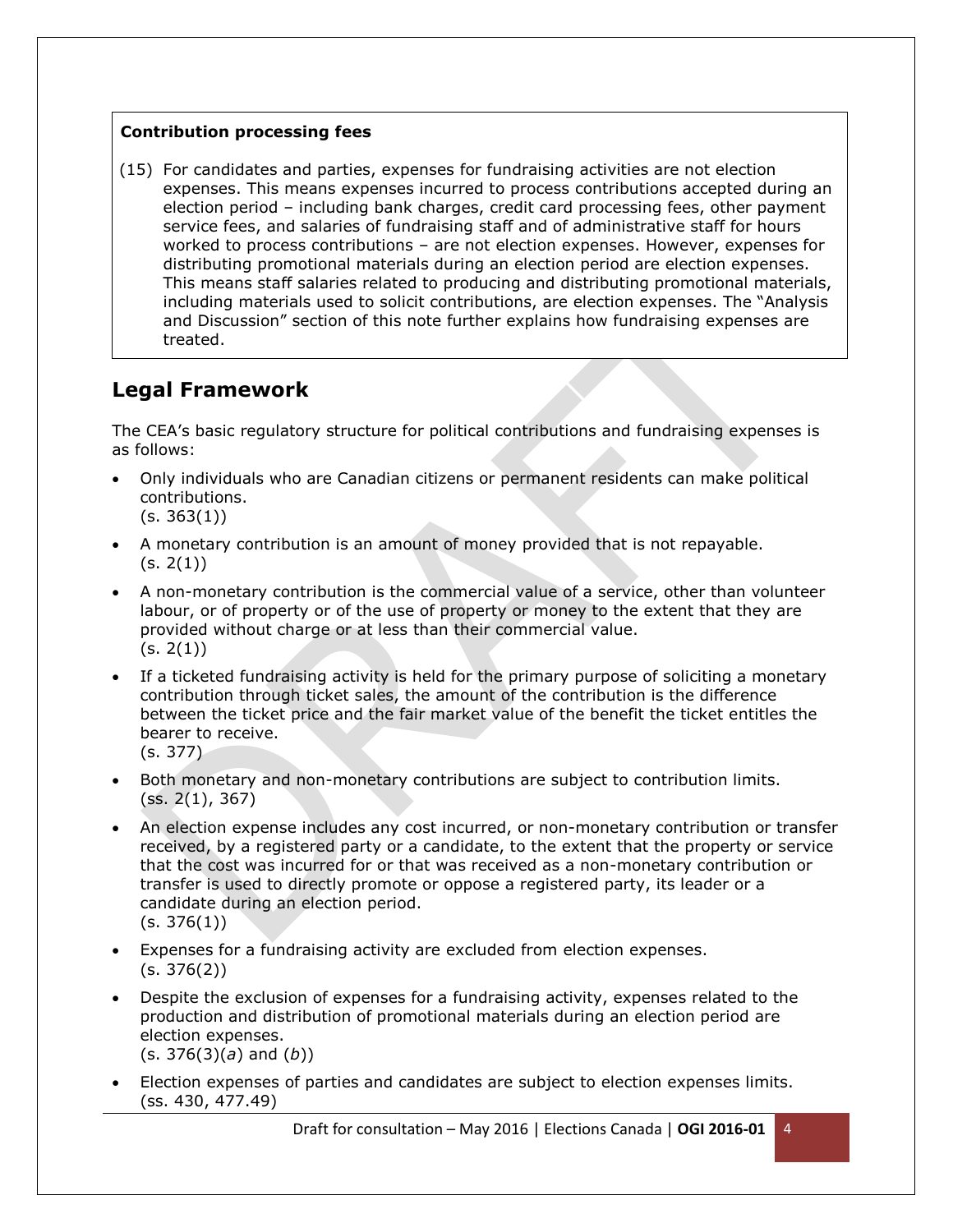## **Analysis and Discussion**

The full amount of a contribution made to a federal political entity is subject to the controls and reporting requirements in the CEA. When a regulated entity raises money, it is therefore necessary to determine whether all or part of the funds raised constitute a contribution. If money that is not repayable is simply given to an entity with nothing received in return, the full amount is a contribution. At the other extreme, if the entity engages in a business transaction unrelated to its status as a regulated entity (for example, if a party sells used computers after an election), the amount the entity receives is not a contribution, as long as the amount reflects the market value of such a transaction.

The situation is more complicated when money flows to a political entity and an item or some benefit goes back to the contributor. In such cases, it is necessary to determine what portion of the money given is a contribution and what portion is simply other revenue.

## **Definition of a monetary contribution**

A monetary contribution is defined in section 2 of the CEA as simply "an amount of money provided that is not repayable." This definition does not provide sufficient guidance for determining what portion of an amount given during a fundraising activity is a contribution. In particular, it is not clear how to address more complex cases in which contributors receive a benefit in exchange for making a contribution.

Section 377 of the CEA provides some guidance in this respect for ticketed fundraisers: an individual's contribution is the ticket price less the fair market value of the benefit received in exchange for the ticket. This provision essentially follows the concept of "split receipting," which is the method used by the CRA to determine the eligible amount of a charitable or political gift for tax receipting purposes when the donor has received an advantage or benefit in return for his or her gift. The fair market value of the benefit that a donor receives is deducted from the fair market value of the gift to determine the amount eligible for tax credits, and both amounts are disclosed on the contribution receipt.<sup>5</sup>

## **Determining the value of a benefit received in exchange for making a contribution**

In most situations, the fair market value of a benefit provided to a contributor is the amount the political entity paid a commercial provider for the property or service (generally the retail price).

Often, the value of the benefit provided to a contributor – for example, a party pin – is not significant. The benefit is provided as a thank you to contributors and may also serve to promote the political entity. In fact, the acceptance of a contribution and the subsequent provision of a benefit should be viewed as separate financial transactions.

For these reasons, and to harmonize with the CRA's split-receipting method for tax credit purposes,<sup>6</sup> as long as the value of the benefit is not significant, the entire amount given is a contribution. The benefit is considered significant only if its fair market value exceeds 10% of the amount given or \$75, whichever is less.

 $\overline{a}$ 

<sup>&</sup>lt;sup>5</sup> Refer to the CRA's information page on **split receipting**.

 $^6$  Individuals who make monetary contributions to registered parties, registered associations and candidates (for contributions received from the day the returning officer confirms the candidate's nomination until 30 days after election day) are eligible for tax credits.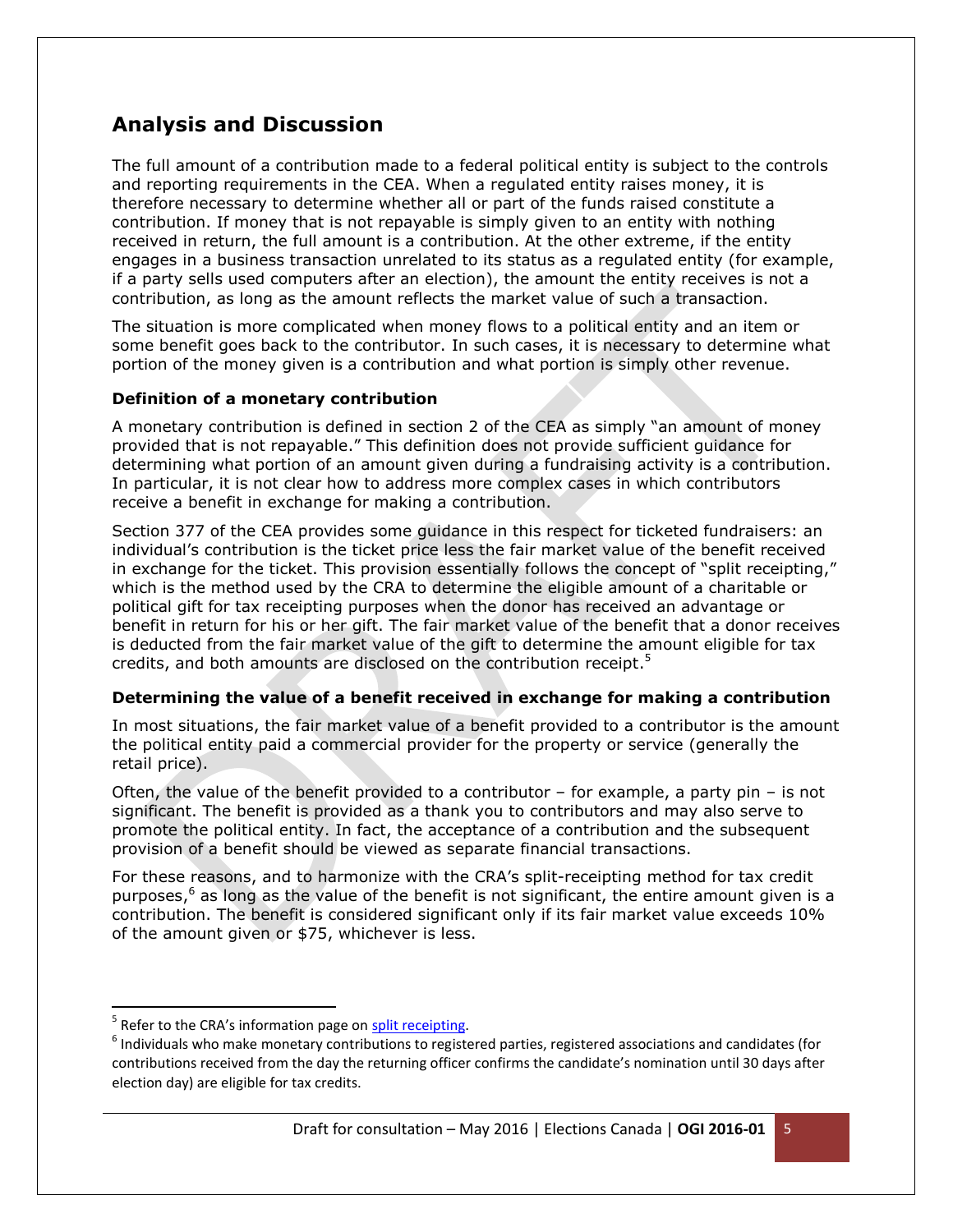Note that this *de minimis* threshold does not apply to cash or near-cash benefits, such as gift certificates; nor does it apply to the value of an activity that is central to the fundraising event, such as the meal provided at a ticketed fundraising dinner.

### **Examples**

 $\overline{a}$ 

- 1. In exchange for making a \$20 contribution, contributors receive a t-shirt with the party logo. The cost of the t-shirt was \$10. In this case, since the value of the t-shirt exceeds 10% of the amount given, \$10 is deducted from the amount given and the contribution is \$10.
- 2. Contributors who make a \$100 contribution receive a keychain with the party logo. The cost of the keychain was \$5. In this case, since the value of the keychain does not exceed the lesser of 10% of the amount given and \$75, nothing is deducted from the amount given and the contribution is \$100.

## **Benefits that are not commercially available**

In some cases, a political entity may provide a benefit to contributors for which there is no fair market value.

For example, a political entity may give contributors access to the party leader or a prominent candidate in exchange for making a contribution. Since the benefit is not commercially available, its fair market value cannot be determined. In a political context, such a payment is usually made to show partisan support and to buy influence or goodwill. This is exactly the type of transaction that the CEA seeks to regulate through the contribution rules.

As such, a non-repayable amount of money given for a benefit that is not available on a commercial basis falls squarely within the ordinary meaning of a monetary contribution.

**Note:** The CRA's approach differs. For tax purposes, if the fair market value of a benefit received in exchange for making a contribution cannot be reasonably ascertained, no amount is eligible for a tax credit. $\prime$ 

## **Fundraising expenses (for candidates and parties)**

When candidates and parties conduct fundraising during an election period, they must be aware of how the election expense definition applies.

An election expense is any cost incurred, or any non-monetary contribution or nonmonetary transfer received, by a registered party or candidate, to the extent that the property or service is used to directly promote or oppose a registered party, its leader or a candidate during an election period.

Despite the fact that fundraising helps to promote parties and candidates, the CEA excludes expenses for fundraising activities from election expenses. This means that expenses incurred to process contributions – such as bank charges, credit card processing fees, other payment service fees, and salaries of fundraising staff and of administrative staff for hours worked to process contributions – are also not election expenses.

However, the exclusion is not absolute. Expenses for producing, distributing, broadcasting or publishing promotional materials that are distributed during the election period are election expenses. Examples include the following:

producing and distributing invitations to a ticketed fundraiser

<sup>7</sup> *[Income Tax Technical News](http://www.cra-arc.gc.ca/E/pub/tp/itnews-26/itnews-26-e.pdf)*, No. 26, "Proposed Guidelines on Split-Receipting," Overview, paragraph (b).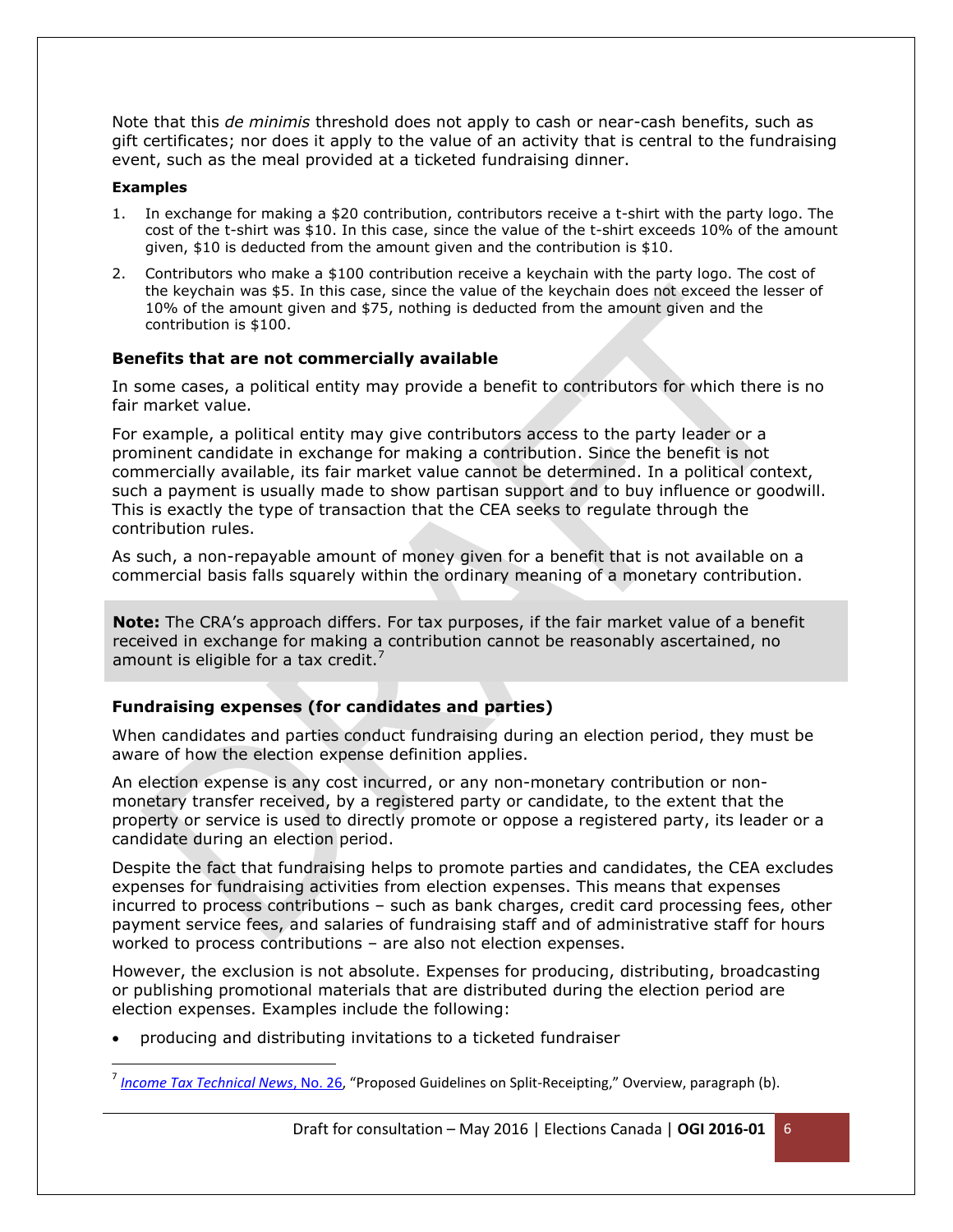- procuring and distributing promotional items, such as pens or t-shirts
- producing and mailing a letter or pamphlet that solicits contributions
- producing and using a script for telephone calls that solicit contributions

Expenses for activities conducted during an election period that are not directly linked to soliciting contributions are also election expenses. In these cases, incurring an expense and accepting a contribution are separate transactions. Examples of such activities include the following:

- non-ticketed events held to promote a party, its leader or a candidate, where contributions are also solicited
- door-to-door promotion of a party, its leader or a candidate, where contributions are also solicited (in this case, salaries or other amounts paid to canvassers are election expenses)
- contacting electors by phone or by other means to promote a party, its leader or a candidate, where contributions are also solicited (in this case, salaries paid to staff are election expenses)

## **Practical Applications**

The remainder of this document explains how the interpretation applies to various fundraising activities.

## **Sale of branded goods**

Political entities may sell branded goods in an effort to promote themselves and, in some cases, generate contribution revenue.

## *Contributions*

When a branded good is sold for more than its fair market value (i.e. more than the amount the political entity paid a commercial provider for the item), the purchaser is making a political contribution. The *de minimis* threshold does not apply in this case because the sale of branded goods is the fundraising activity. Therefore, regardless of the value of the goods that are sold, the contribution amount is always the sale price less the fair market value of the item purchased.

## *Expenses*

For candidates and parties, the expenses incurred to produce and distribute branded goods (i.e. promotional materials) that are distributed during an election period are election expenses.

#### **Example**

In order to raise funds, coffee cups with the party logo are sold for \$15. The coffee cups were purchased for \$5 each. The contribution being made by each individual who purchases a coffee cup is  $$10 ( $15 - $5).$ 

## **Auctions**

Political entities may choose to raise funds through auctions, where property or services are sold to the highest bidder. An auction may lead to contributions from both the donor of the property or service that is auctioned and the winning bidder.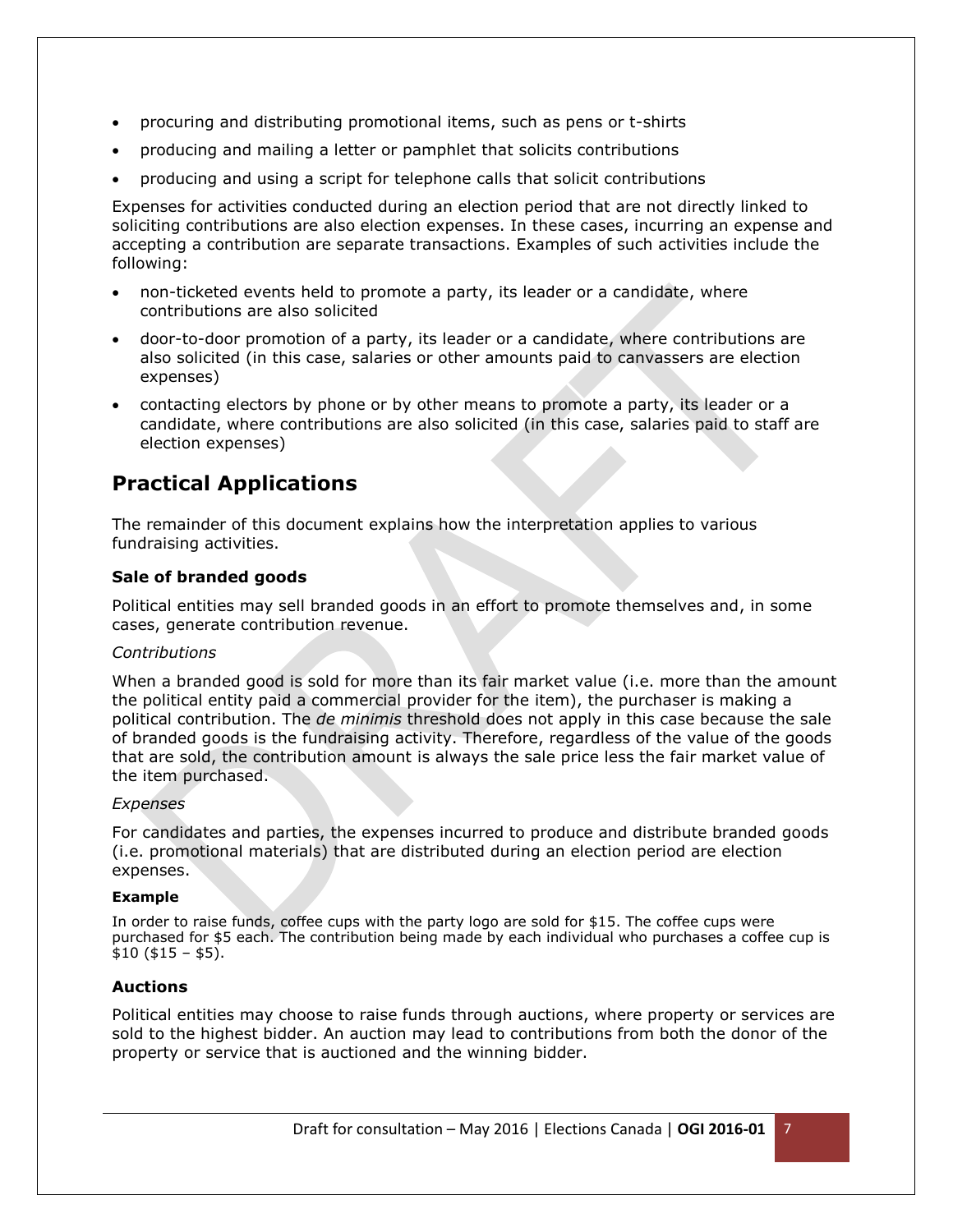#### *Donor's contribution*

If the auctioned property or service is donated, its commercial value is a non-monetary contribution. Commercial value is defined in section 2 of the CEA as the lowest amount charged at the time that it was provided for the same kind and quantity of property or service, or for the same use of property or money, by:

- the person who provided it (if the person who provided the property or service is in that business), or
- another person who provides that property or service on a commercial basis in the area (if the person who provided the property or service is not in that business).

If the commercial value of a non-monetary contribution is \$200 or less, and it is from an individual not in that business, the contribution amount is deemed to be nil.

#### *Purchaser's contribution*

An individual who buys an auctioned property or service makes a contribution if the bid amount exceeds the fair market value of the property or service. The fair market value is generally the amount that would be paid for the property or service in a commercial market.

Even if the fair market value of the item is \$200 or less, its value is still deducted from the bid amount to arrive at the contribution amount. The *de minimis* threshold does not apply in this case because the sale of the property or service is the fundraising activity. Therefore, regardless of the value of the auctioned property or service, the contribution amount is always the winning bid amount less the fair market value of the item.

However, if the auctioned property or service is not available on a commercial basis, the entire amount of the winning bid is a contribution.

#### *Expenses*

In most cases, when an auction is held during an election period, expenses incurred by the candidate or party to purchase property or services that will be auctioned are not election expenses, because fundraising expenses are excluded from that definition. However, because expenses for producing and distributing promotional materials are specifically included, if any of the auctioned items promote a party, its leader or a candidate (such as branded goods), expenses incurred by the party or candidate for such items are election expenses.

#### **Examples**

1. An individual donated a painting to a candidate's campaign for sale at an auction organized to raise funds for the campaign. A local art dealer appraised the painting at \$450. During the auction, the winning bid for the painting was \$600.

The contribution amounts are as follows:

- The donor of the painting made a \$450 non-monetary contribution to the campaign.
- The winning bidder made a monetary contribution equal to the amount paid less the fair market value of the painting:  $$600 - $450 = $150$ .

In addition, \$450 (the painting's commercial value) is an electoral campaign expense not subject to the election expenses limit.

2. An individual (who is not in the business of selling office furniture) donated an office chair to a candidate's campaign for sale at an auction organized to raise funds for the campaign. The chair retails for \$150. During the auction, the winning bid for the chair was \$250.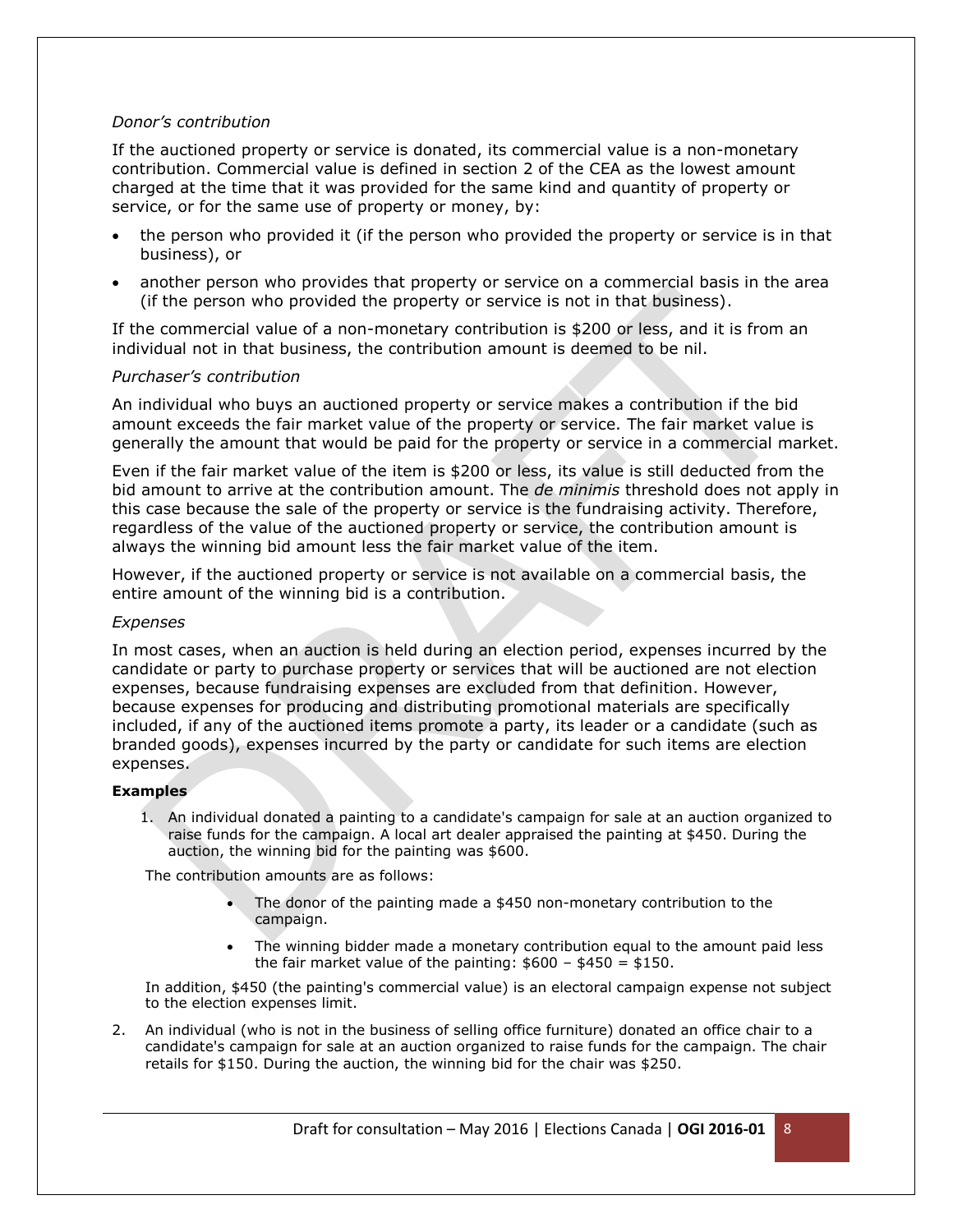The contribution amounts are as follows:

- The donor of the chair made a non-monetary contribution to the campaign that is deemed to be nil (since the commercial value is less than \$200, and the chair was provided by an individual not in the business of selling chairs).
- The winning bidder made a monetary contribution equal to the amount paid less the fair market value of the chair:  $$250 - $150 = $100$ .

## **Ticketed fundraising events**

When a fundraising event such as a dinner or a golf tournament is held for the primary purpose of soliciting monetary contributions through ticket sales (including events with an entrance fee), the amount of a ticket purchaser's monetary contribution is the ticket price less the fair market value of the benefit that the bearer is entitled to receive. The *de minimis* threshold may apply to benefits that are not central to the event.

## *Benefits*

In the case of a ticketed fundraising dinner, the benefit received by each ticket purchaser includes the following:

- if the event is held in a rented venue, the fair market value of the room rental and catering, pro-rated on the basis of the expected number of attendees
- if the event is held in a restaurant, the amount the restaurant would normally charge for the meal
- if the event is held in a private venue, the fair market value of the meal; no value is attributed to the use of an individual's private residence
- door prizes, pro-rated on the basis of the expected number of attendees (*de minimis* threshold may apply)
- complimentary items such as pens or keychains (*de minimis* threshold may apply)

In the case of a ticketed golf tournament, the benefit received by each ticket purchaser includes the following:

- green fee (excluded for golf club members whose green fees are already paid)
- cart rental
- meal
- complimentary items (*de minimis* threshold may apply)
- door and achievement prizes, pro-rated on the basis of the expected number of attendees (*de minimis* threshold may apply)

In both cases, the fair market value of producing and distributing materials promoting the event, including ticket printing, is not included in the benefit received because attendees do not gain from such activities.

#### *Calculation of the benefit's value*

The fair market value of the benefit is determined based on the expected, rather than the actual, number of attendees. For example, an individual will receive the same dinner in the same venue regardless of the actual number who attend. This fixed value is important in terms of contribution limits: it is necessary to determine the amount of the ticket purchaser's contribution in advance of the event so that individuals do not unknowingly exceed their limit.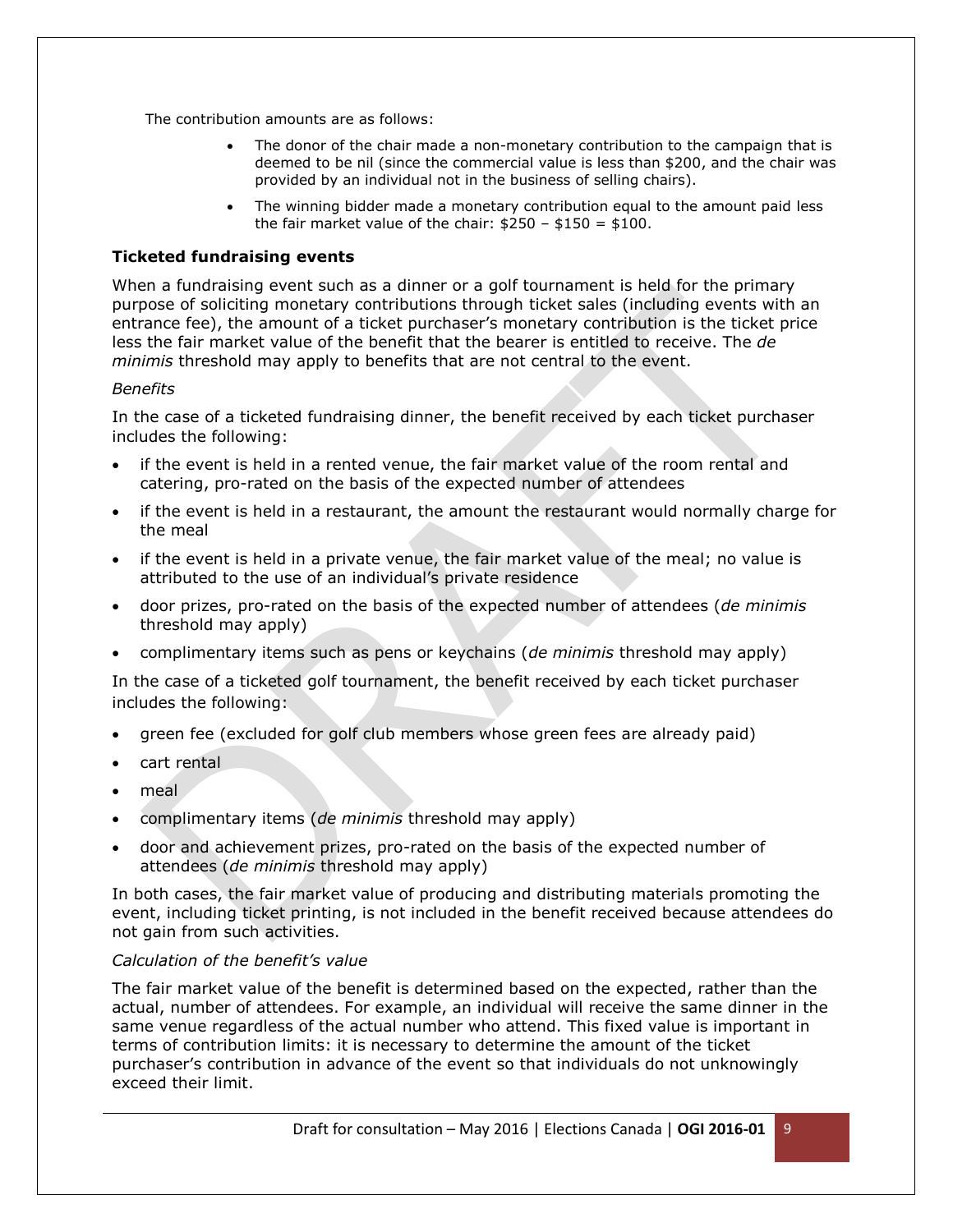Note that the expected number of attendees used in the calculation has to be reasonably supported by evidence (e.g. size of room rented, number of meals ordered).

#### *Expenses*

When a ticketed fundraising event is held during an election period, most expenses incurred by the party or candidate are not election expenses, because fundraising expenses are excluded from that definition. However, because expenses for producing and distributing promotional materials are specifically included, any such expenses incurred before or during the fundraising event are election expenses. This includes expenses for promoting the event, printing tickets, and producing and distributing promotional items.

#### **Examples**

- 1. A registered association holds a ticketed fundraising dinner in a rented venue. Fifty attendees are expected, and tickets are sold at \$150 each. The event includes dinner, a pen with a logo for each attendee, and hockey tickets as a door prize. The registered association incurs the following expenses:
	- room rental and catering:  $$2,000 ($2,000 / 50 = $40$  per attendee)
	- hockey tickets:  $$400 ($400 / 50 = $8$ per attendance)$
	- pen with logo: \$10
	- ticket printing and flyer promoting the event: \$500

The contribution amount for each ticket purchaser is determined as follows:

| Ticket price             | \$150 |
|--------------------------|-------|
| Less:                    |       |
| Room rental and catering | \$40  |
| Hockey tickets*          | \$8   |
| Cost of pen with logo*   | \$10  |
| Contribution amount      |       |

\*In this case, the total value of benefits received that are not central to the fundraising dinner (the hockey tickets and pen) exceeds 10% of the amount given  $(\$18 / \$150 = 12$ %). Therefore, the benefit is considered significant and the *de minimis* threshold does not apply. The fair market value of these benefits is deducted from the ticket price.

- 2. A golf tournament is held during the election period to raise funds for the candidate's campaign. Participants are charged \$300, and 100 individuals are expected to attend. The campaign incurs the following expenses:
	- green fees: \$5,000 (\$5,000 / 100 = \$50 per participant)
	- cart rental:  $$4,000$  ( $$4,000$  /  $100 = $40$  per participant)
	- golf shirt with party logo: \$15
	- door and achievement prizes:  $$300$  ( $$300$  /  $100 = $3$  per participant)
	- mailing promoting the event: \$800